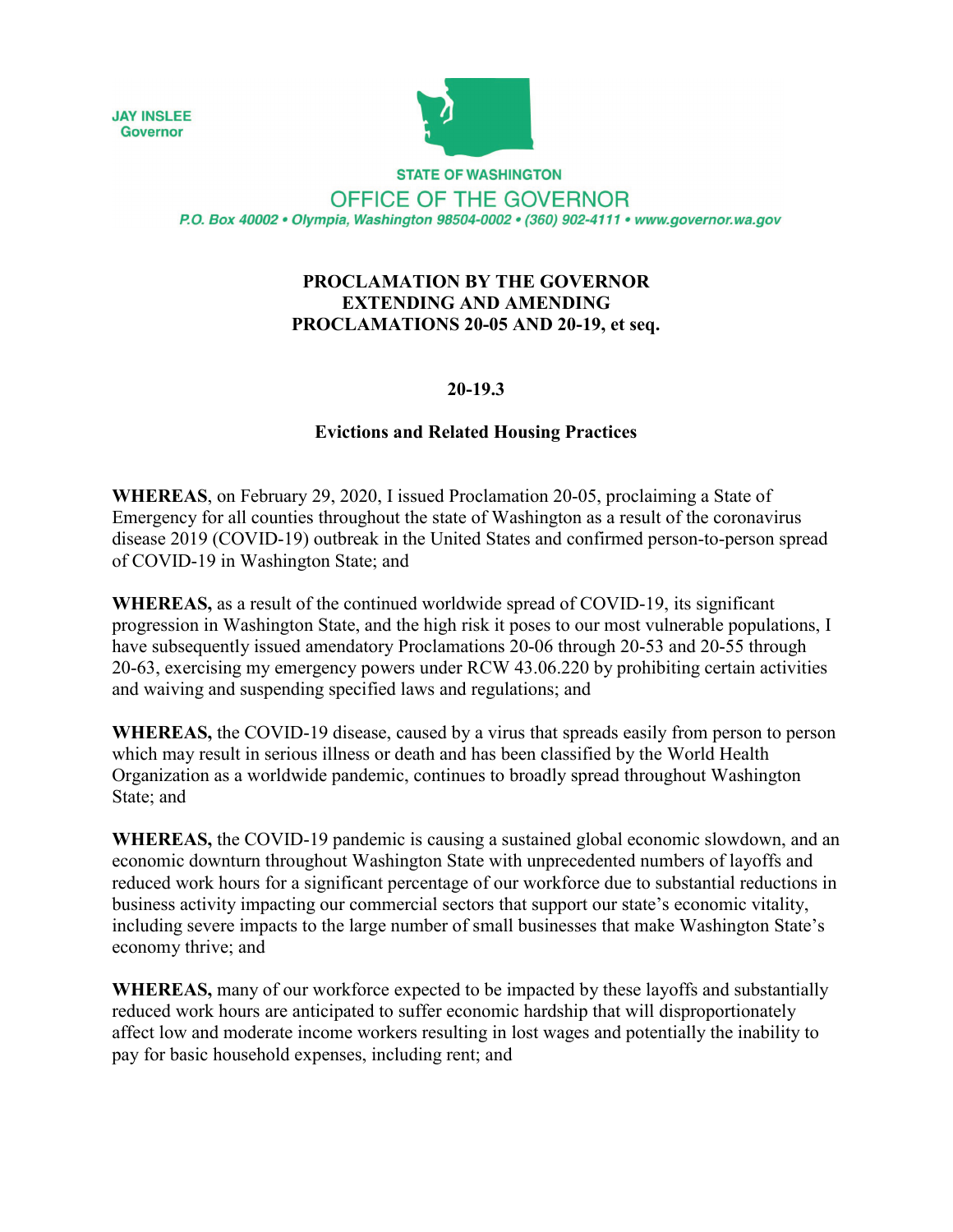**WHEREAS,** the inability to pay rent by these members of our workforce increases the likelihood of eviction from their homes, increasing the life, health and safety risks to a significant percentage of our people from the COVID-19 pandemic; and

**WHEREAS**, tenants, residents, and renters who are not materially affected by COVID-19 should and must continue to pay rent, to avoid unnecessary and avoidable economic hardship to landlords, property owners, and property managers who are economically impacted by the COVID-19 pandemic; and

**WHEREAS,** under RCW 59.12 (Unlawful Detainer), RCW 59.18 (Residential Landlord-Tenant Act), and RCW 59.20 (Manufactured/Mobile Home Landlord-Tenant Act) residents seeking to avoid default judgment in eviction hearings need to appear in court in order to avoid losing substantial rights to assert defenses or access legal and economic assistance; and

**WHEREAS,** on May 29, 2020, in response to the COVID-19 pandemic, the Washington Supreme Court issued Amended Order No. 25700-B-626, and ordered that courts should begin to hear non-emergency civil matters. While appropriate and essential to the operation of our state justice system, the reopening of courts could lead to a wave of new eviction filings, hearings, and trials that risk overwhelming courts and resulting in a surge in eviction orders and corresponding housing loss statewide; and

**WHEREAS,** the Washington State Legislature has established a housing assistance program in RCW 43.185 pursuant to its findings in RCW 43.185.010 "that it is in the public interest to establish a continuously renewable resource known as the housing trust fund and housing assistance program to assist low and very low-income citizens in meeting their basic housing needs;" and

**WHEREAS**, it is critical to protect tenants and residents of traditional dwellings from homelessness, as well as those who have lawfully occupied or resided in less traditional dwelling situations for 14 days or more, whether or not documented in a lease, including but not limited to roommates who share a home; long-term care facilities; transient housing in hotels and motels; "Airbnbs"; motor homes; RVs; and camping areas; and

**WHEREAS,** a temporary moratorium on evictions and related actions throughout Washington State at this time will help reduce economic hardship and related life, health, and safety risks to those members of our workforce impacted by layoffs and substantially reduced work hours or who are otherwise unable to pay rent as a result of the COVID-19 pandemic; and

**WHEREAS,** a temporary moratorium on evictions and related actions will reduce housing instability, enable residents to stay in their homes unless conducting essential activities, employment in essential business services, or otherwise engaged in permissible activities, and will promote public health and safety by reducing the progression of COVID-19 in Washington State; and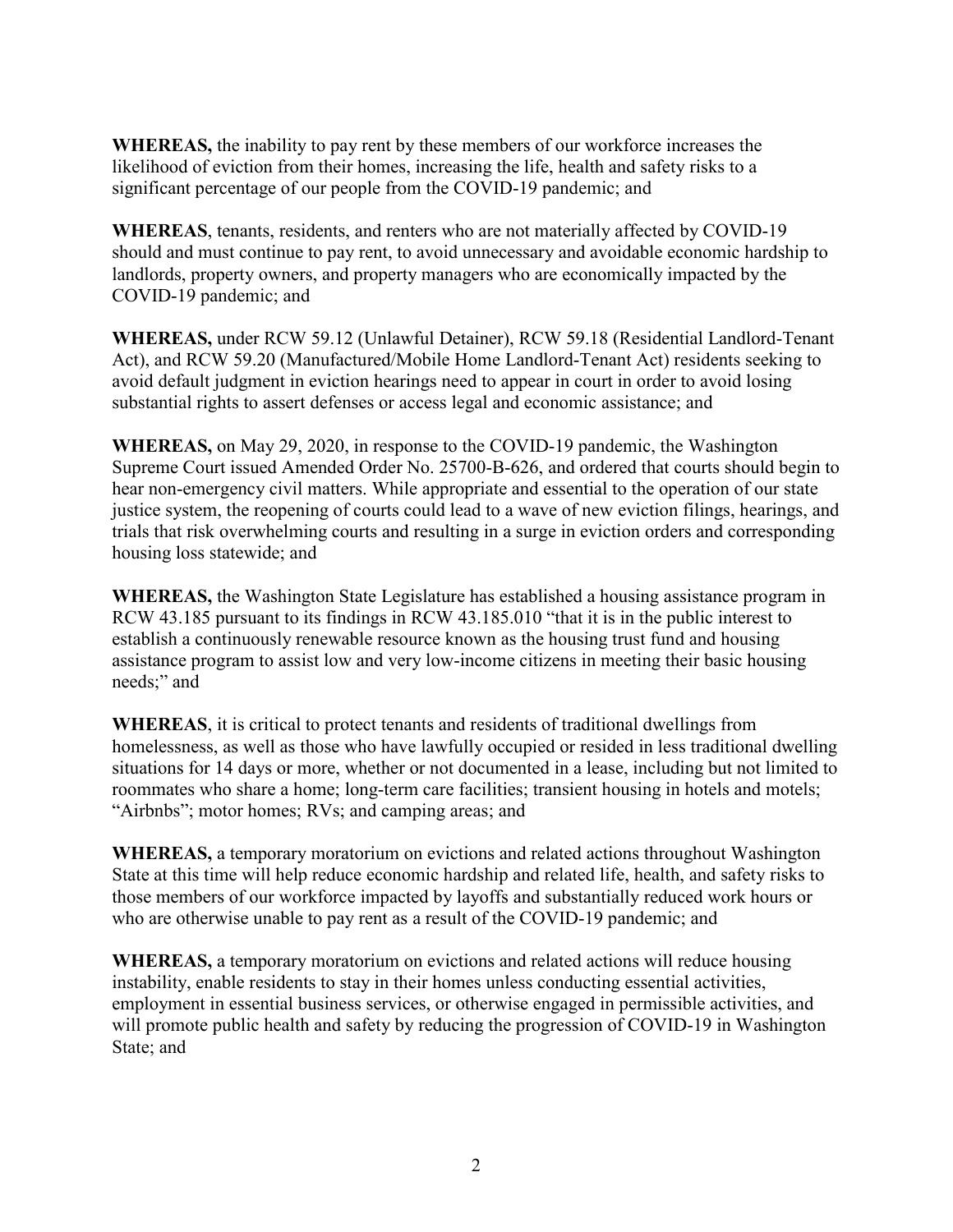**WHEREAS,** when I issued Proclamation 20-19.2 on June 2, 2020, the Department of Health indicated there were approximately 22,157 cases of COVID-19 in Washington State with 1,129 deaths; and now, as of July 23, 2020, there are 50,009 cases and 1,482 deaths, demonstrating the ongoing, present threat of this lethal disease; and

**WHEREAS,** I issued Proclamations 20-25, 20-25.1, 20-25.2,and 20 25.3 (Stay Home – Stay Healthy), and I subsequently issued Proclamation 20-25.4 ("Safe Start – Stay Healthy" County-By-County Phased Reopening), wherein I amended and transitioned the previous proclamations' "Stay Home – Stay Healthy" requirements to "Safe Start – Stay Healthy" requirements, prohibiting all people in Washington State from leaving their homes except under certain circumstances and limitations based on a phased reopening of counties as established in Proclamation 20-25.4, et seq., and according to the phase each county was subsequently assigned by the Secretary of Health; and

**WHEREAS,** when I issued Proclamation 20-25.4 on May 31, 2020, I ordered that, beginning on June 1, 2020, counties would be allowed to apply to the Department of Health to move forward to the next phase of reopening more business and other activities; and by July 2, 2020, a total of five counties were approved to move to a modified version of Phase 1, 17 counties were in Phase 2, and 17 counties were in Phase 3; and

**WHEREAS**, on July 2, 2020, due to increased COVID-19 infection rates across the state, I ordered a freeze on all counties moving forward to a subsequent phase, and that freeze remains in place while I work with the Department of Health and other epidemiological experts to determine appropriate strategies to mitigate the recent increased spread of the virus, and those strategies may include dialing back business and other activities; and

**WHEREAS**, on July 23, 2020, in response to the statewide increased rates of infection, hospitalizations, and deaths, I announced an expansion of the Department of Health's face covering requirements and several restrictions on activities where people tend to congregate; and

**WHEREAS,** the worldwide COVID-19 pandemic and its progression in Washington State continue to threaten the life and health of our people as well as the economy of Washington State, and remain a public disaster affecting life, health, property or the public peace; and

**WHEREAS**, the Washington State Department of Health (DOH) continues to maintain a Public Health Incident Management Team in coordination with the State Emergency Operations Center and other supporting state agencies to manage the public health aspects of the incident; and

**WHEREAS**, the Washington State Military Department Emergency Management Division, through the State Emergency Operations Center, continues coordinating resources across state government to support the Washington State Department of Health and local health officials in alleviating the impacts to people, property, and infrastructure, and continues coordinating with the Department of Health in assessing the impacts and long-term effects of the incident on Washington State and its people.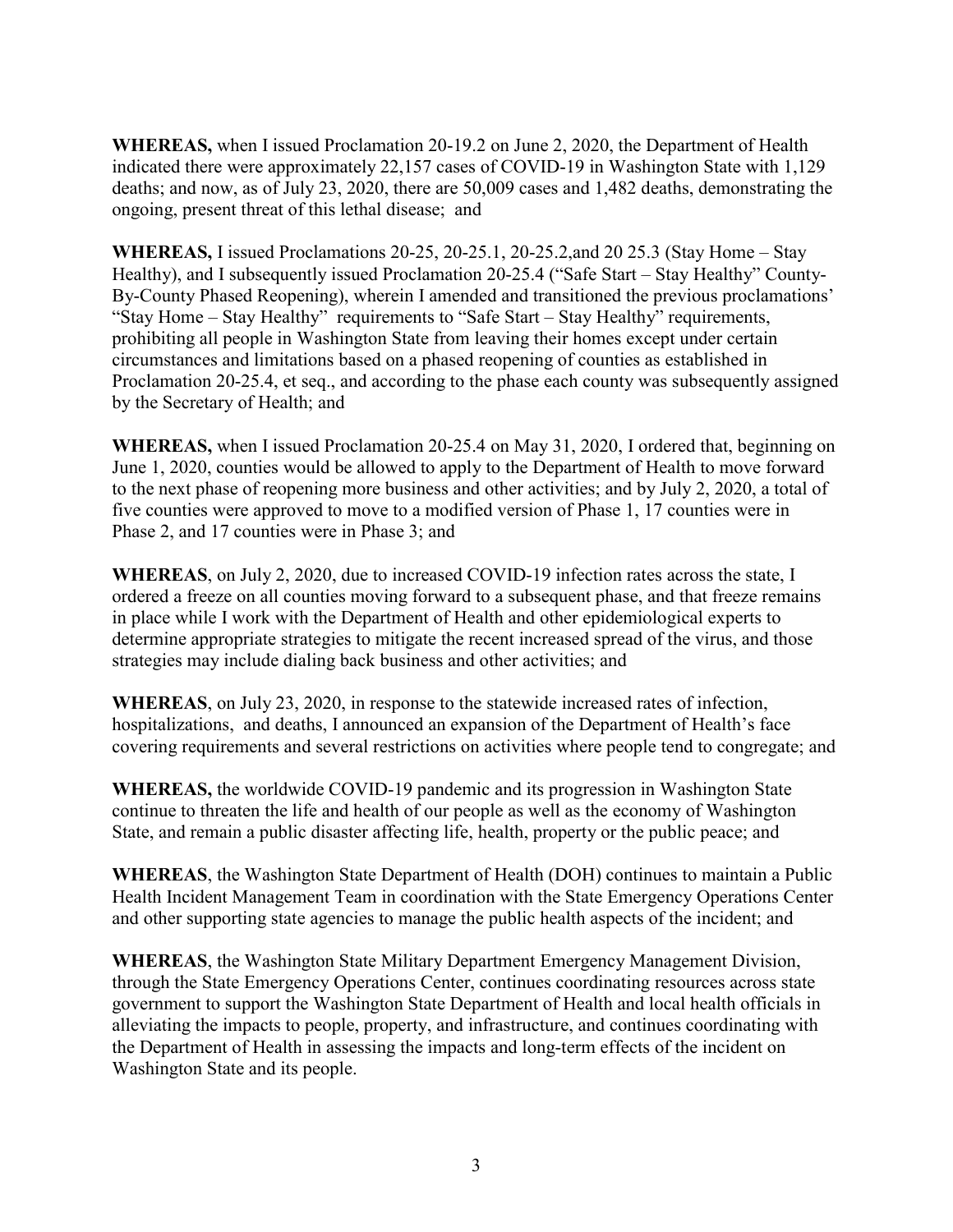**NOW, THEREFORE,** I, Jay Inslee, Governor of the state of Washington, as a result of the above-noted situation, and under Chapters 38.08, 38.52 and 43.06 RCW, do hereby proclaim that a State of Emergency continues to exist in all counties of Washington State, that Proclamation 20-05 and all amendments thereto remain in effect, and that Proclamations 20-05 and 20-19, et seq., are amended to temporarily prohibit residential evictions and temporarily impose other related prohibitions statewide until 11:59 p.m. on October 15, 2020, as provided herein.

I again direct that the plans and procedures of the *Washington State Comprehensive Emergency Management Plan* be implemented throughout State government. State agencies and departments are directed to continue utilizing state resources and doing everything reasonably possible to support implementation of the *Washington State Comprehensive Emergency Management Plan* and to assist affected political subdivisions in an effort to respond to and recover from the COVID-19 pandemic.

I continue to order into active state service the organized militia of Washington State to include the National Guard and the State Guard, or such part thereof as may be necessary in the opinion of The Adjutant General to address the circumstances described above, to perform such duties as directed by competent authority of the Washington State Military Department in addressing the outbreak. Additionally, I continue to direct the Washington State Department of Health, the Washington State Military Department Emergency Management Division, and other agencies to identify and provide appropriate personnel for conducting necessary and ongoing incident related assessments.

**ACCORDINGLY,** based on the above noted situation and under the provisions of RCW 43.06.220(1)(h), and to help preserve and maintain life, health, property or the public peace, except where federal law requires otherwise, effective immediately and until 11:59 p.m. on October 15, 2020, I hereby prohibit the following activities related to residential dwellings and commercial rental properties in Washington State:

- Landlords, property owners, and property managers are prohibited from serving or enforcing, or threatening to serve or enforce, any notice requiring a resident to vacate any dwelling or parcel of land occupied as a dwelling, including but not limited to an eviction notice, notice to pay or vacate, notice of unlawful detainer, notice of termination of rental, or notice to comply or vacate. This prohibition applies to tenancies or other housing arrangements that have expired or that will expire during the effective period of this Proclamation. This prohibition applies unless the landlord, property owner, or property manager (a) attaches an affidavit attesting that the action is necessary to respond to a significant and immediate risk to the health, safety, or property of others created by the resident; or (b) provides at least 60 days' written notice of intent to (i) personally occupy the premises as a primary residence, or (ii) sell the property.
- Landlords, property owners, and property managers are prohibited from seeking or enforcing, or threatening to seek or enforce, judicial eviction orders involving any dwelling or parcel of land occupied as a dwelling, unless the landlord, property owner, or property manager (a) attaches an affidavit attesting that the action is necessary to respond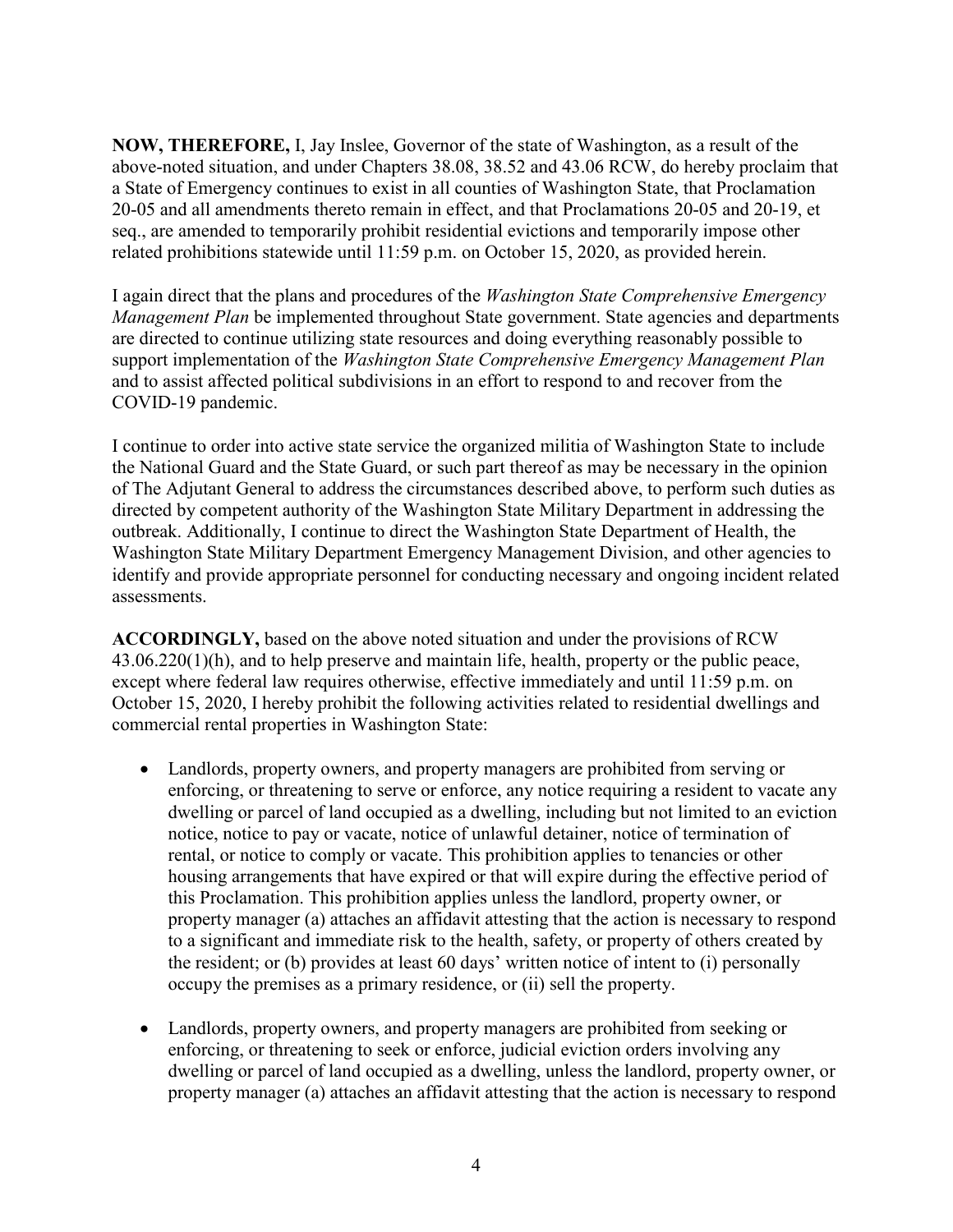to a significant and immediate risk to the health, safety, or property of others created by the resident; or (b) shows that at least 60 days' written notice were provided of intent to (i) personally occupy the premises as a primary residence, or (ii) sell the property.

- Local law enforcement are prohibited from serving, threatening to serve, or otherwise acting on eviction orders affecting any dwelling or parcel of land occupied as a dwelling, unless the eviction order clearly states that it was issued based on a court's finding that (a) the individual(s) named in the eviction order is creating a significant and immediate risk to the health, safety, or property of others; or (b) at least 60 days' written notice were provided of intent to (i) personally occupy the premises as a primary residence, or (ii) sell the property. Local law enforcement may serve or otherwise act on eviction orders, including writs of restitution, that contain the findings required by this paragraph.
- Landlords, property owners, and property managers are prohibited from assessing, or threatening to assess, late fees for the non-payment or late payment of rent or other charges related to a dwelling or parcel of land occupied as a dwelling, and where such non-payment or late payment occurred on or after February 29, 2020, the date when a State of Emergency was proclaimed in all counties in Washington State.
- Landlords, property owners, and property managers are prohibited from assessing, or threatening to assess, rent or other charges related to a dwelling or parcel of land occupied as a dwelling for any period during which the resident's access to, or occupancy of, such dwelling was prevented as a result of the COVID-19 outbreak.
- Except as provided in this paragraph, landlords, property owners, and property managers are prohibited from treating any unpaid rent or other charges related to a dwelling or parcel of land occupied as a dwelling as an enforceable debt or obligation that is owing or collectable, where such non-payment was as a result of the COVID-19 outbreak and occurred on or after February 29, 2020, and during the State of Emergency proclaimed in all counties in Washington State. This includes attempts to collect, or threats to collect, through a collection agency, by filing an unlawful detainer or other judicial action, withholding any portion of a security deposit, billing or invoicing, reporting to credit bureaus, or by any other means. **This prohibition does not apply to a landlord, property owner, or property manager who demonstrates by a preponderance of the evidence to a court that the resident was offered, and refused or failed to comply with, a re-payment plan that was reasonable based on the individual financial, health, and other circumstances of that resident; failure to provide a reasonable repayment plan shall be a defense to any lawsuit or other attempts to collect.**
- Landlords, property owners, and property managers are prohibited from increasing, or threatening to increase, the rate of rent for any dwelling or parcel of land occupied as a dwelling. Except as provided below, this prohibition also applies to commercial rental property if the commercial tenant has been materially impacted by the COVID-19, whether personally impacted and is unable to work or whether the business itself was deemed non-essential pursuant to Proclamation 20-25 or otherwise lost staff or customers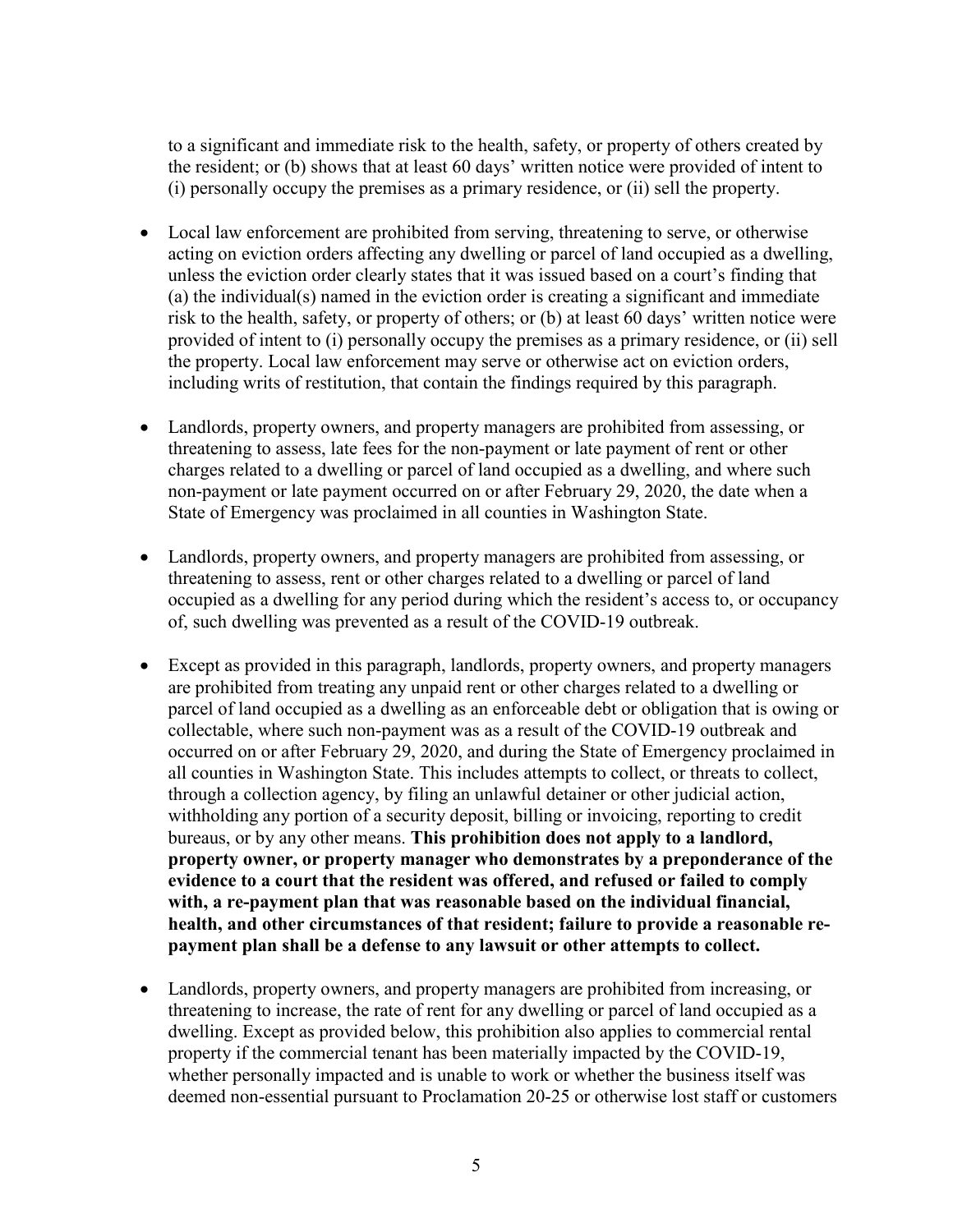due to the COVID-19 outbreak. This prohibition does not apply to commercial rental property if rent increases were included in an existing lease agreement that was executed prior to February 29, 2020 (pre-COVID-19 state of emergency).

- Landlords, property owners, and property managers are prohibited from retaliating against individuals for invoking their rights or protections under Proclamations 20-19 et seq., or any other state or federal law providing rights or protections for residential dwellings. Nothing in this order prevents a landlord from seeking to engage in reasonable communications with tenants to explore re-payment plans in accordance with this order.
- The preceding prohibitions do not apply to operators of facilities licensed or certified by the Department of Social and Health Services to prevent them from taking action to transfer or discharge a resident for health or safety reasons in accordance with the laws and rules that apply to those facilities.

Terminology used in these prohibitions shall be understood by reference to Washington law, including but not limited to RCW 49.60, RCW 59.12, RCW 59.18, and RCW 59.20. For purposes of this Proclamation, a "significant and immediate risk to the health, safety, or property of others created by the resident" (a) is one that is described with particularity, and cannot be established on the basis of the resident's own health condition or disability; (b) excludes the situation in which a resident who may have been exposed to, or contracted, the COVID-19, or is following Department of Health guidelines regarding isolation or quarantine; and (c) excludes circumstances that are not urgent in nature, such as conditions that were known or knowable to the landlord, property owner, or property manager pre-COVID-19 but regarding which that entity took no action.

**FURTHERMORE**, it is the intent of this order to prevent a potential new devastating impact of the COVID-19 outbreak – that is, a wave of statewide homelessness that will impact every community in our state. To that end, this order further acknowledges, applauds, and reflects gratitude to the immeasurable contribution to the health and well-being of our communities and families made by the landlords, property owners, and property managers subject to this order.

**ADDITIONALLY**, I want to thank the vast majority of tenants who have continued to pay what they can, as soon as they can, to help support the people and the system that are supporting them through this crisis. The intent of Proclamation 20-19, et seq., is to provide relief to those individuals who have been impacted by the COVID-19 crisis. Landlords and tenants are expected to communicate in good faith with one another, and to work together, on the timing and terms of payment and repayment solutions that all parties will need in order to overcome the severe challenges that COVID-19 has imposed for landlords and tenants alike. I strongly encourage landlords and tenants to avail themselves of the services offered at existing dispute resolution centers to come to agreement on payment and repayment solutions.